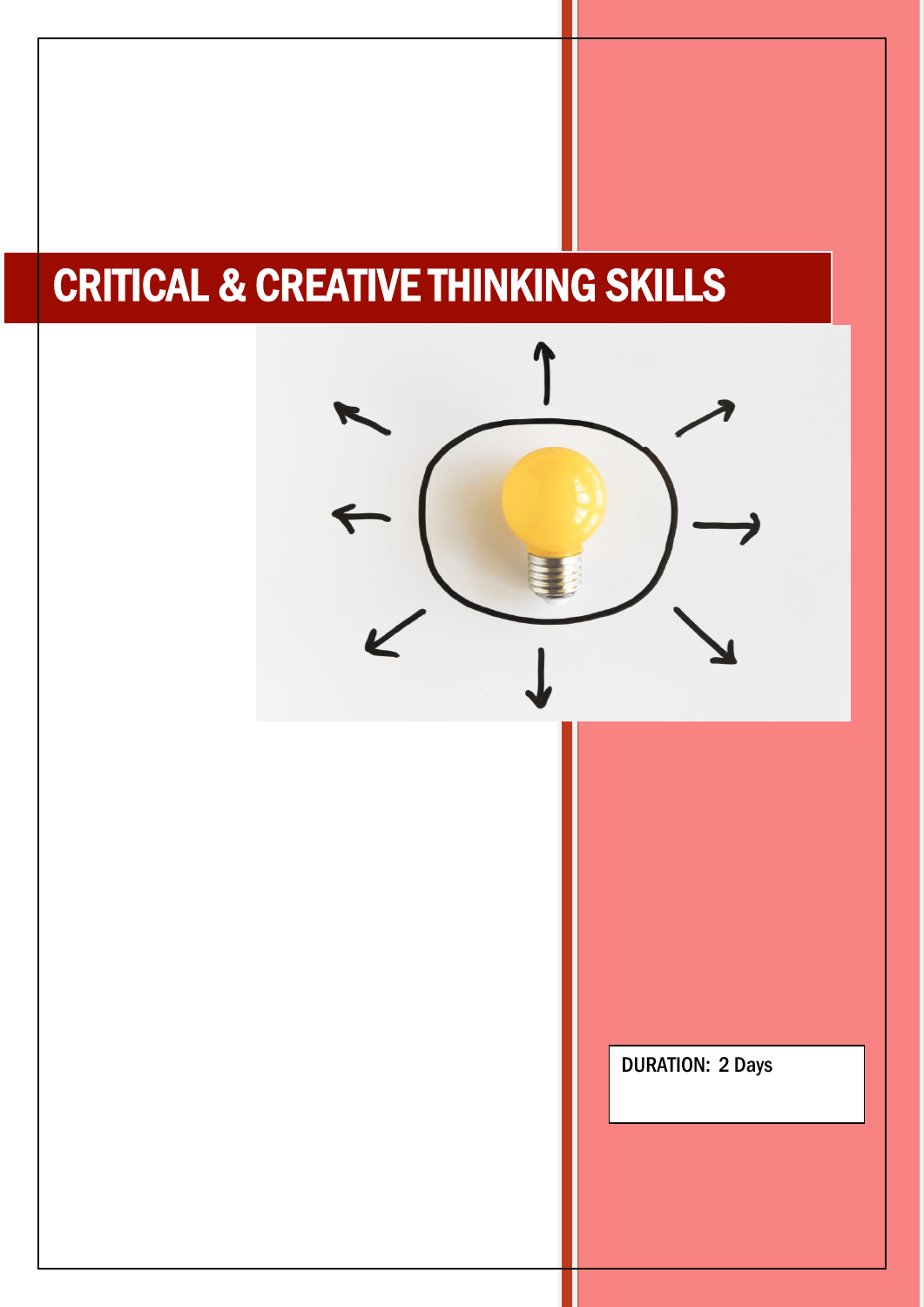#### **COURSE OVERVIEW**

Most people, once they leave the formal education system, do not focus on any further learning or on continuing to develop their thinking skills. As their careers progress, they become more expert in a few things, but less capable in dealing with or understanding things outside their domain of expertise. Research shows that most people only use a fraction of their cognitive abilities yet the ongoing exercise of the brain function can reduce mental debilitation throughout life.

This challenging, but entertaining course, revisits many of the thinking skills that lie dormant in the average person. The course explores various kinds of individual and group problem solving approaches and various thinking styles.

Delegates will go away with a fresh outlook on organisational problem solving, and be motivated to expand their cognitive horizons

## **TARGET AUDIENCE**

- Executives
- Senior Executives
- Managers
- Senior Managers
- HR Management

## **LEARNING OUTCOME**

- Understand the systematic process of problem solving
- Define the issue as a starting point for your project
- Focus on the "drivers" behind your issue
- Know how to apply specific techniques, such as brainstorming, root cause analysis, and SWOT
- Know how to test your proposed solutions before submission to the client
- Know how to present viable solutions for solving critical problems

## **DELIVERY METHODOLOGY**

| • Presentations and Lectures | 30% |
|------------------------------|-----|
| • Group Discussions          | 30% |
| • Group Exercises            | 40% |